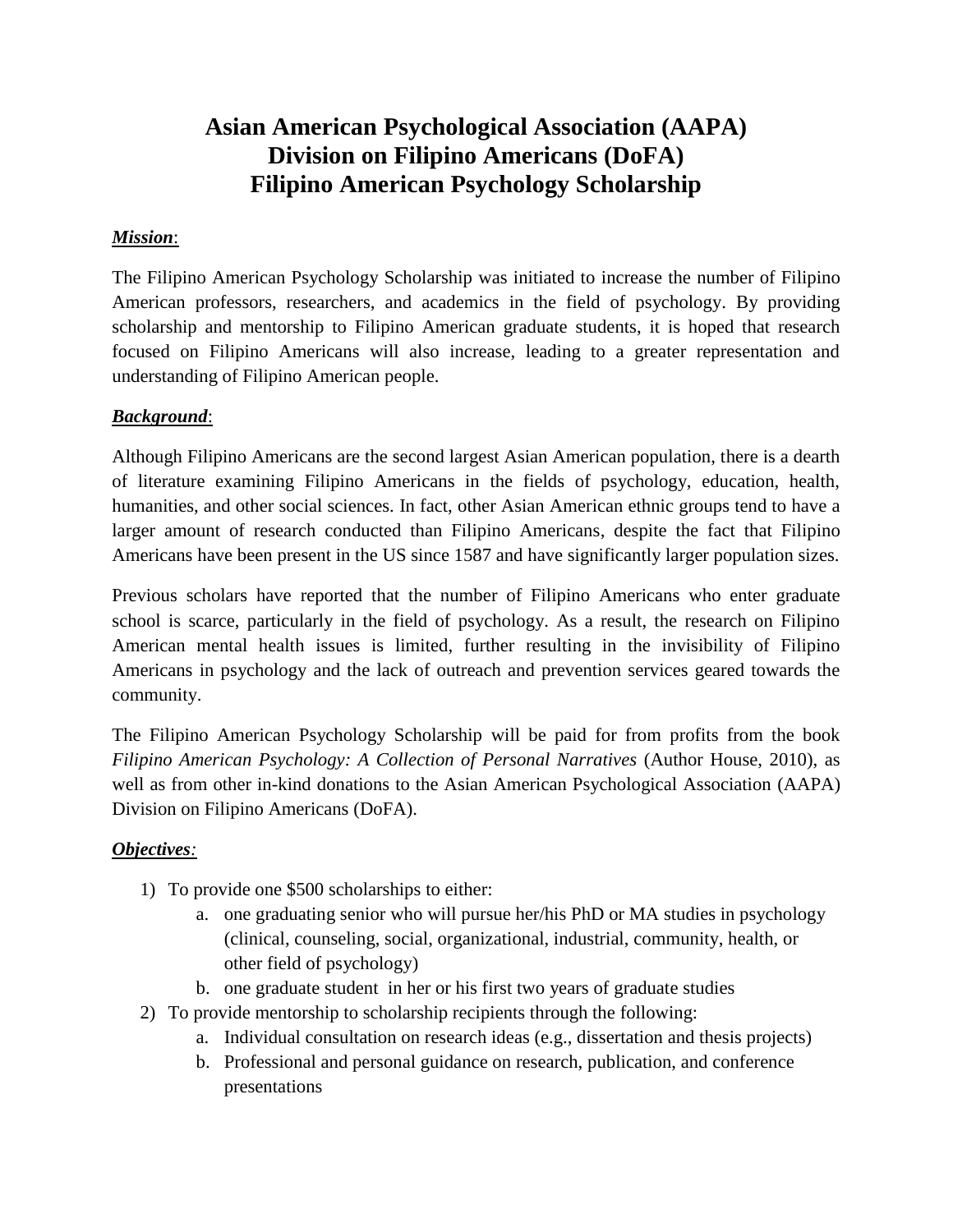- c. Opportunities for involvement and networking in professional organizations
- 3) To increase student involvement and service in the Filipino American community

#### *Application Process:*

#### *Selection Criteria:*

- 1) Cumulative and Psychology Grade Point Average (Attach an unofficial transcript)
- 2) Extra-Curricular Activities
- 3) Personal Essay and Commitment to the Filipino American community (See Below)
- 4) 2 Letters of Recommendation

# *Applicants will be asked to submit the following information:*

- 1) Name, Degree, Contact Information, Major, University Affiliation
- 2) Resume/ CV (including list of extra-curricular activities)
- 3) Personal Statement (500- 1000 words), which answers the following questions:
	- a. Describe your reasons for entering the field of psychology
	- b. Describe your research interests
	- c. Describe your current involvement in the Filipino American community
	- d. Describe your career plans and how will you serve the Filipino American community in your professional lives
- 4) Two letters of recommendation (from professors, employers, student affairs administrators, mentors, academic advisors, etc.) highlighting the following:
	- a. Relationship with the applicant
	- b. Applicant's personal and professional strengths
	- c. Applicant's community involvement
	- d. Applicant's potential to contribute to the field of psychology

Email all applications to: filampsychscholarship@gmail.com

#### *Timeline:*

| December 1, 2014: Applications Due |                                                                         |
|------------------------------------|-------------------------------------------------------------------------|
|                                    | January-March 2015: Review of Applications                              |
| April 2015:                        | <b>Announcement of Award Winners</b>                                    |
| March $2016$ :                     | Scholarship winners will be asked to write an essay, highlighting their |
|                                    | progress and commitment to Filipino American issues.                    |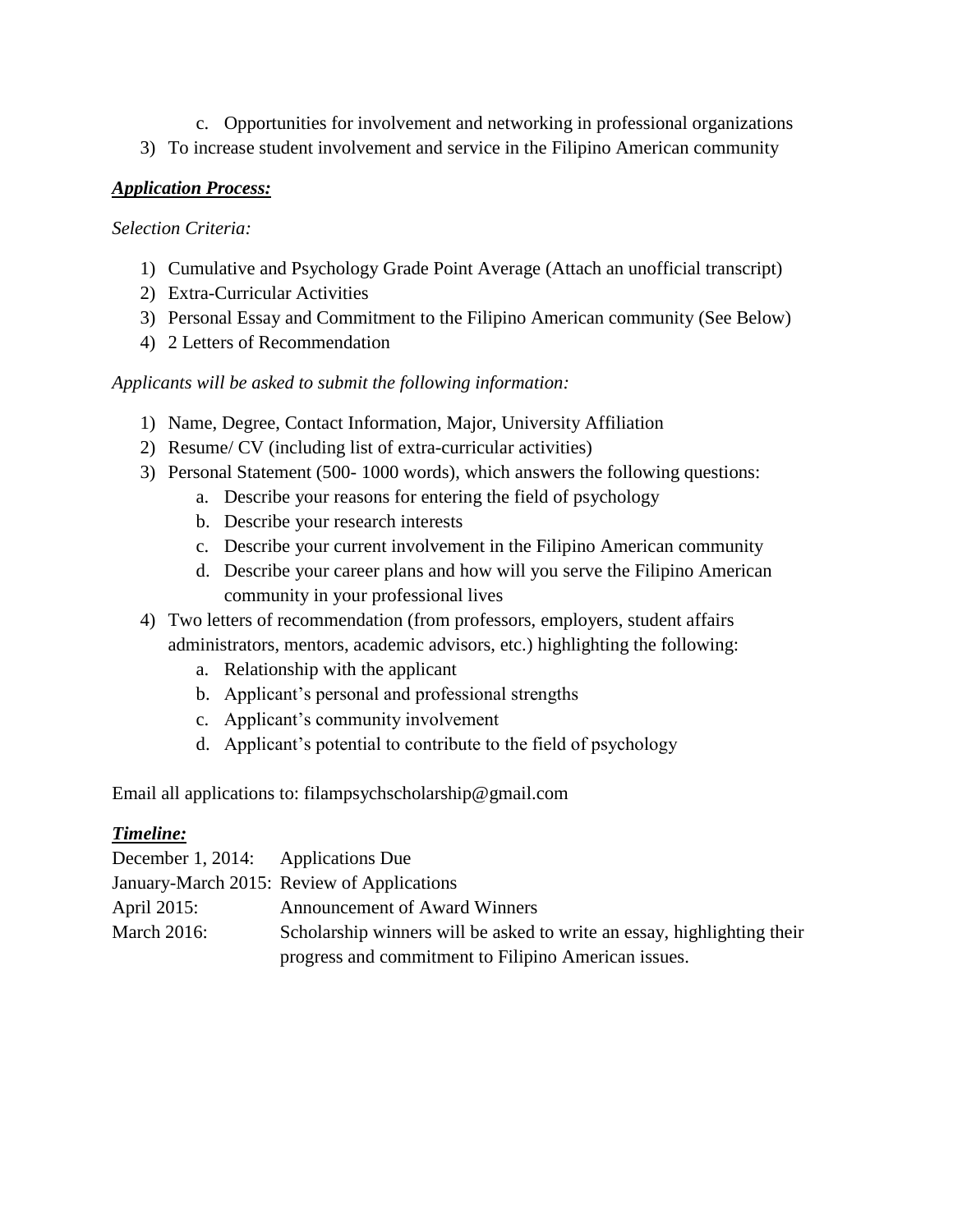# **Filipino American Psychology Scholarship**

| Date of Birth:                              |                                           |  |  |
|---------------------------------------------|-------------------------------------------|--|--|
| <b>Undergraduate Education</b>              |                                           |  |  |
|                                             |                                           |  |  |
|                                             |                                           |  |  |
|                                             |                                           |  |  |
| <b>Graduate Education</b>                   |                                           |  |  |
|                                             |                                           |  |  |
|                                             |                                           |  |  |
| Expected Graduation Date: _________________ | Cumulative GPA (or equivalent): _________ |  |  |
| Other Graduate Education (if applicable)    |                                           |  |  |
|                                             |                                           |  |  |
|                                             |                                           |  |  |
| Expected Graduation Date: _________________ | Cumulative GPA (or equivalent): ________  |  |  |

*Letters of Recommendation*

Please provide the names, affiliations, phone number, and email address of two persons who will be writing you a letter of recommendation

 $1. \ \ \_1. \ \ \_2. \ \ \_3. \ \ \_4. \ \ \_5. \ \ \_6. \ \ \_7. \ \ \_8. \ \ \_7. \ \ \_8. \ \ \_9. \ \ \_9. \ \ \_9. \ \ \_1. \ \ \_1. \ \ \_2. \ \ \_1. \ \ \_3. \ \ \_4. \ \ \_4. \ \ \_6. \ \ \_7. \ \ \_9. \ \ \_1. \ \ \_1. \ \ \_2. \ \ \_1. \ \ \_2. \ \ \_3. \ \ \_4. \ \ \_4. \ \ \_6. \ \ \_6. \ \ \_7. \ \ \_7. \ \ \_9. \ \$ 

 $2. \tfrac{1}{2}$